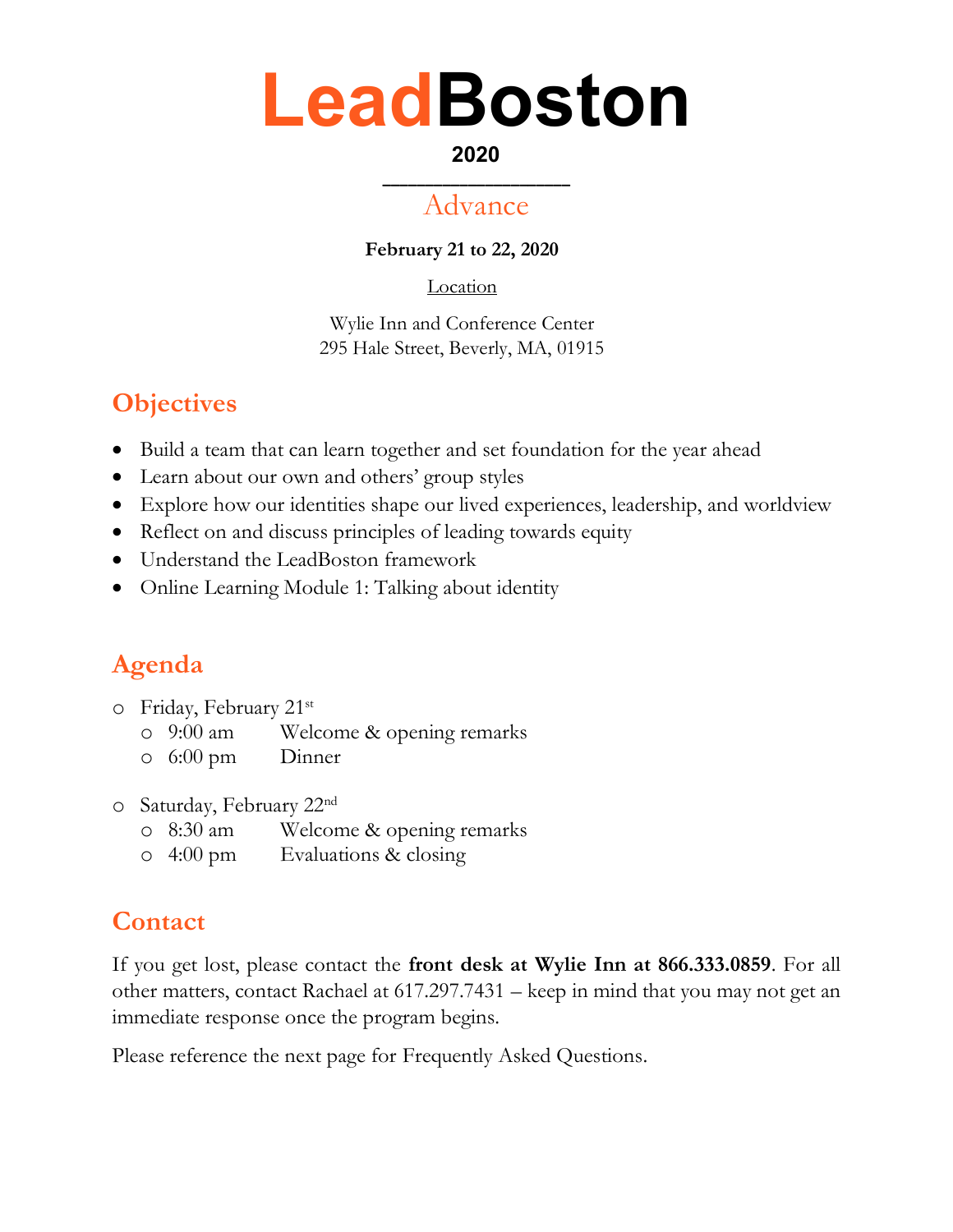## **LeadBoston**

**2020 \_\_\_\_\_\_\_\_\_\_\_\_\_\_\_\_\_\_\_\_\_\_**

## **Frequently Asked Questions**

#### **Friday February 21st 9:00am to Saturday, February 22, 2020 at 4:00pm**

Wylie Inn and Conference Center at Endicott College 295 Hale Street, Beverly, MA 01915 (866) 333-0859 [www.wyliecenter.com](http://www.wyliecenter.com/)

### **Answers to FAQs**

- Dress is casual
- Each person will have their own private room
- Meeting rooms, hotel rooms, and dining areas are all in one facility
- Nourishment Coffee, water, and snacks served all day. Breakfast, lunch, and dinner are hot meals.
- Fitness options There is an on-site exercise room, we are located on the ocean and there are beautiful running and walking routes from the Inn.
- Programming will go until 6pm on Friday, followed by a dinner with a cash bar and time to relax and socialize afterwards
- Travel the Inn is accessible by car and by commuter rail via the Newburyport/Rockport Line.